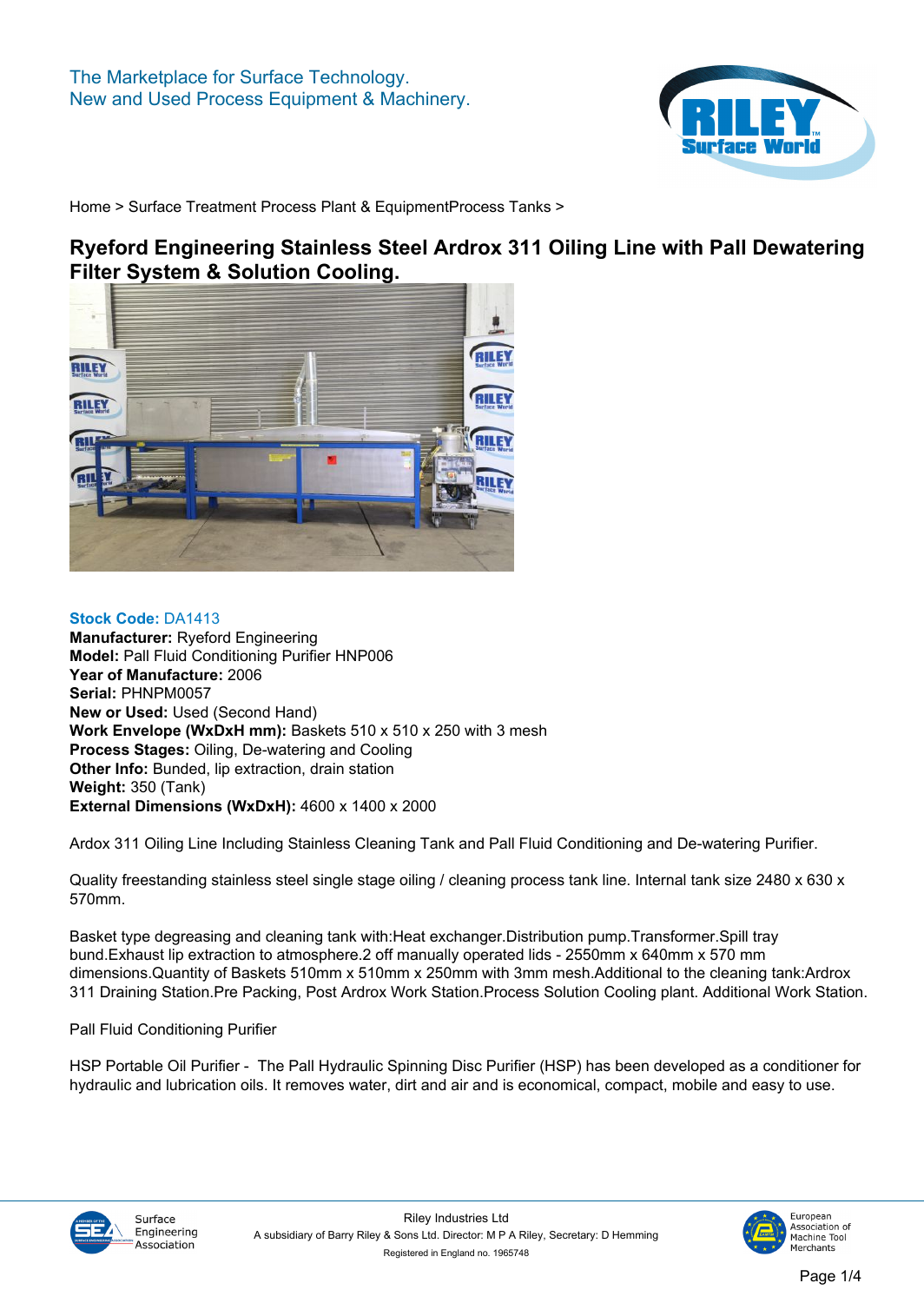

# **Ryeford Engineering Stainless Steel Ardrox 311 Oiling Line with Pall Dewatering Filter System & Solution Cooling.**

**Model: HNP006 Machine ref: HNP006F5APHC Serial no: PHNPM0057**

**Description of OperationGeneral**

**The HNP portable oil fluid conditioning purifier conditions hydraulic and lubrication fluids by removing water, particulate contamination and gases.**

**It is designed for a power supply as detailed on the unit nameplate, which is transformed to 24V DC for the control circuit.**

**The HNP006 series is a fluid purification system designed to remove the following contamination:**

**Water- 100% of free water and in excess of 80% of dissolved water.Gases - 100% of free and entrained gases and in excess of 80% of dissolved gases.Dirt - including silt and other solids or particulate contaminants.Principles of Operation**

**The contaminated oil is passed through the purifier vessel via the nozzle. Fluid sprays outward from the nozzle and falls under gravity to the bottom of the vessel, air and water being removed through the top of the vessel by the airflow.**

**Air is drawn out of the top of the vessel by the vacuum pump. In flowing through the vessel, the contaminated oil presents a large and constantly changing surface area to the dry airflow. The dry air passes over the wet oil and moisture is transferred from the oil into the airflow.**

**The dry air is obtained by producing a vacuum inside the purifier vessel When ambient air is drawn into the side of the vessel through the vacuum adjustment valve, it expands to approximately three times its former volume (based upon factory vacuum setting of -0.7 bar g / 20.7 in Hg). The amount of water in grams in the air does not change. With the volume having been increased by 3 times, it now has a much lower percentage of water; the air has effectively been dried. The vessel vacuum also expands any dissolved gas within the oil. The gases and water vapour are then discharged to atmosphere via the vacuum pump.**

**Design Operating ConditionsFluid - to be compatible with seal material.Inlet pressure: bar g / psi 0 to +10/0 to 145.System back pressure: bar g / psi 0 +2/ 29 maximum.Outlet relief valve: barg / psi 10/145.Service temperature: °C/°F 10 to 70/50 to 158.Maximum fluid viscosity: cSt / SUS 700/3300.Minimum fluid viscosity: cSt/SUS 12/68.Fluid system.Circulating rate.50Hz units - 10/2.6 (l/min/).Batch volume - 3.0/0.78 (1/ US Gall).Materials of**

**ConstructionBase frame - stainless steel.Vessel - stainless steel.Control box - polycarbonate.Relief valve brass.Threaded fittings, fasteners - corrosion protected carbon steel.Hoses - chlorinated polyethene.Seals fluorocarbon.**

**Motor and Drive SystemType- direct online.Power supply - 13 amps.Control voltage - V DC 24.Total motor power - 50Hz units kW/HP - 0.67/0.9.Motor rating - vacuum pump 50Hz units kW – 0.3.Fluid pump - 0.37 kw.Power supply fuse rating - to suit full load current shown on unit nameplate.Motor circuit breaker settings - to suit full load current shown on unit nameplate.**



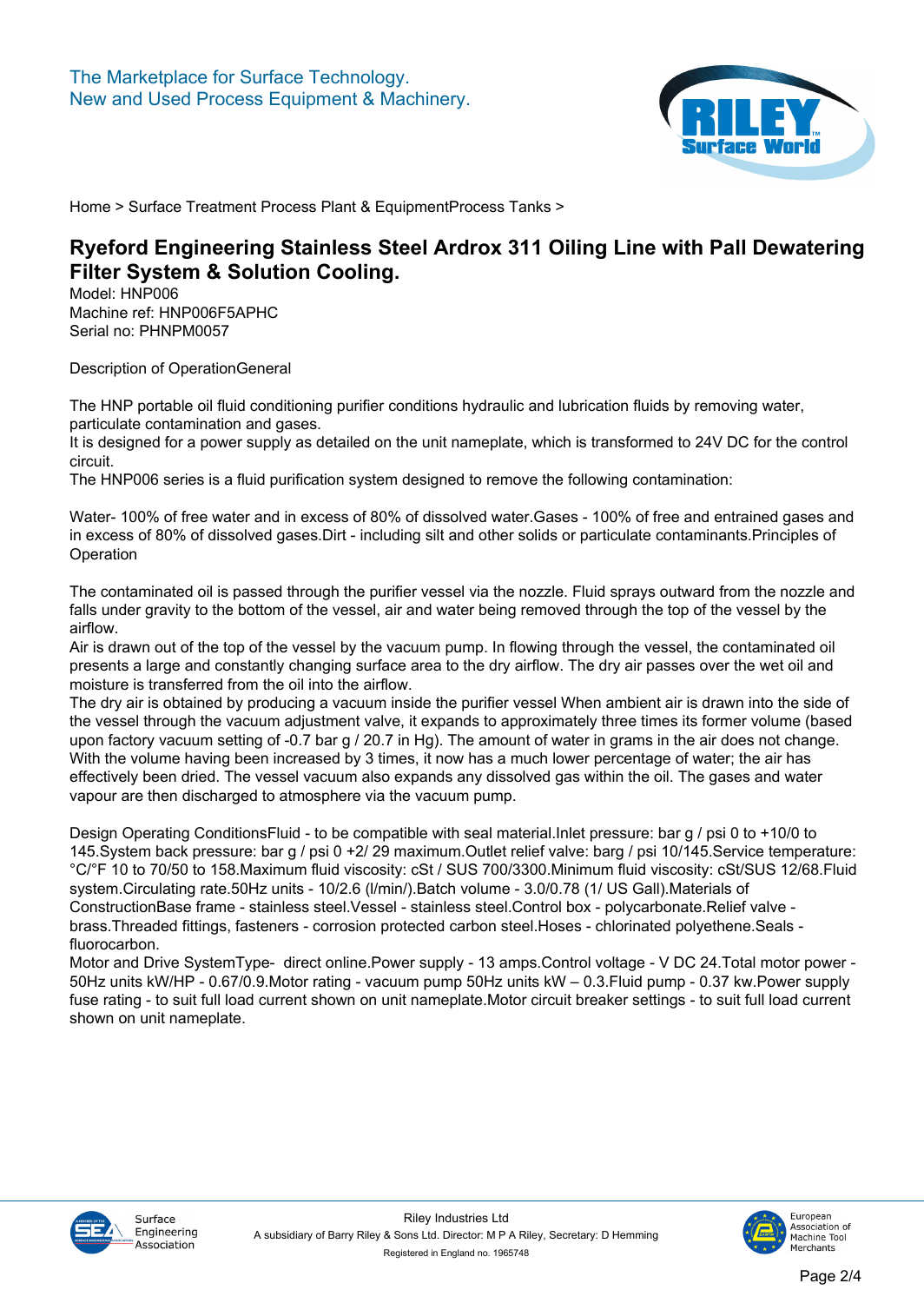

#### **Ryeford Engineering Stainless Steel Ardrox 311 Oiling Line with Pall Dewatering Filter System & Solution Cooling.**

**Aerospace Packing Area Cleaning, Oiling and Bag Sealing Cell**

**This machine was originally part of a cell that worked on the following basis.**

**Stage 1: Kerosene (Exxsol D80) Spray Wash [[DA1414 - Vixen Tristar\]](/machines/30748.htm)**

**Components are placed on the Vixen wash belt conveyor to be spray washed with Kerosene (exxsol D80), the speed of the conveyor is adjustable to achieve the required cleaning result an optical sensor at the end of the conveyor will stop the conveyor when a part is detected making unattended operation possible.**

**Stage 2: White Spirit Dip [\[DA1412 2 Compartment Cleaning Tank\]](/machines/30746.htm)**

**The components are removed from the Vixen spray wash and placed in a basket, the basket is placed in the white spirit tank and manually agitated up and down to remove the kerosene. The basket is the paced on the side draining board and left for a short period of time for any excess white sprit to drain off back into the tank.**

**Stage 3: Drying [\[OA2252](/machines/30752.htm) / [OA2253](/machines/30753.htm) / [OA2254](/machines/30754.htm) Ovens]**

**The components are removed from the now drained basket and placed in the drying oven on a stainless steel tray, the oven temperature is set to 110 degrees centigrade the time in the oven is dependent on the shape complexity of the component, complex shaped components are left in the oven for 2 hours simple shaped components for 1 hour.**

**Stage 4: Oil Dip [[DA1413 Heated Cleaning Tank\]](/machines/30747.htm)**

**At the end of the drying time the components are removed from the oven and either placed in a basket or on a jig and completely submersed in the oil tank containing Ardrox 311. Ardrox 311 is Hygroscopic i.e. it absorbs moisture from the air, it is for this reason the oil tank is equipped with a Pall moisture sensor and Pall Purifier. The pall purifier pumps a measured amount of oil out of the tank into a chamber which is under vacuum the oil is spread thinly on a plate and the moisture evaporates back to the atmosphere the now 'dry' oil is then pumped back to the tank and the process is repeated for the next measured amount, this can continue until the desired moisture level is achieved. The tank is also equipped with a circulating pump and oil cooler, with hot parts being submerged into the Ardrox 311 the temperature of the oil gradually rises and should not be used above 30 degrees Celsius the, oil cooler can be set to operate at a temperature that will maintain the oil tank temperature below 30 degrees Celsius.**